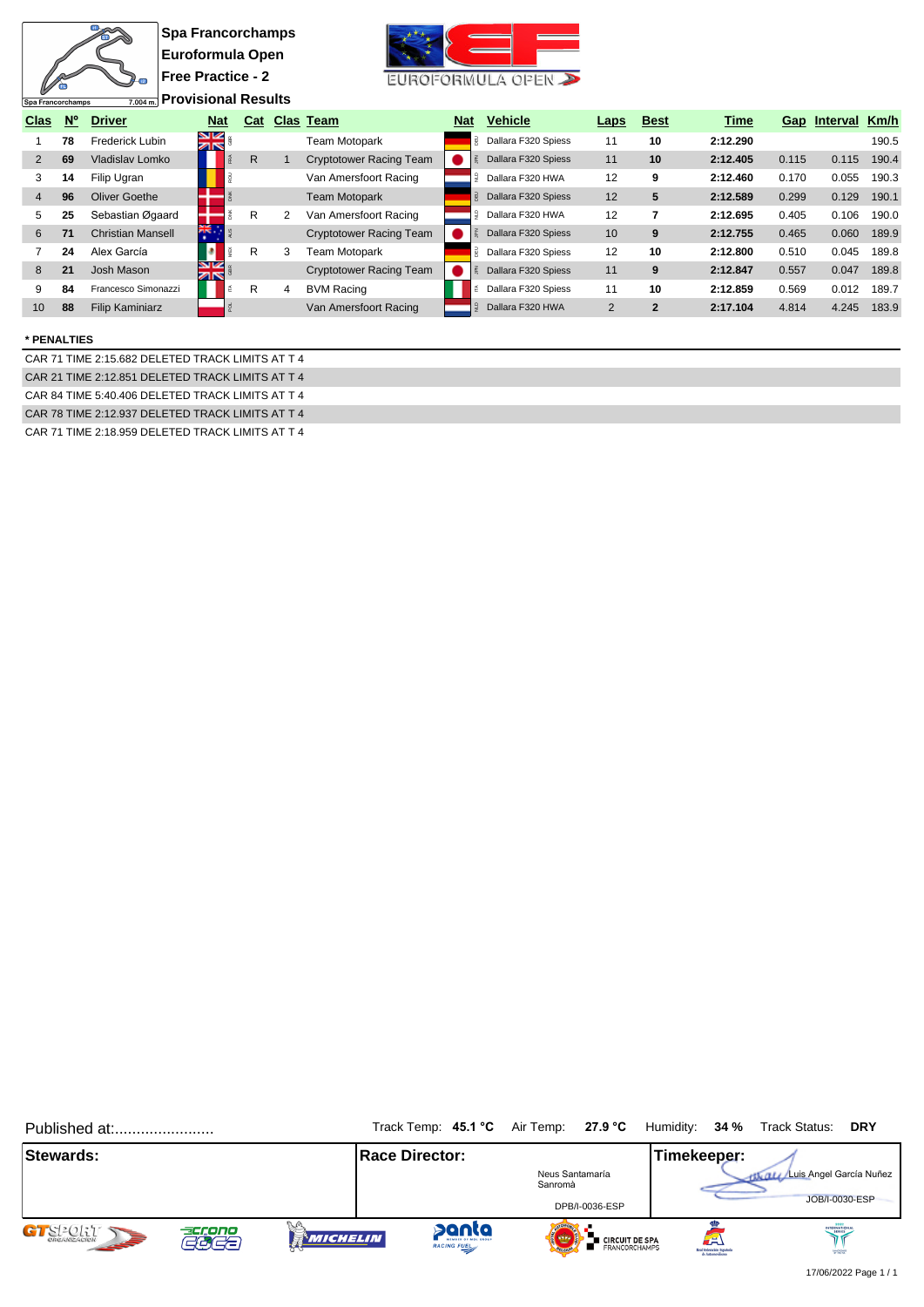| Spa Francorchamps |                | $\sqrt{2}$<br>7.004 m.   | <b>Spa Francorchamps</b><br>Euroformula Open<br>  Free Practice - 2 |            |              |                | <b>Provisional Results by Category</b> |               | EUROFORMULA OPEN      |                |                |          |       |                   |       |
|-------------------|----------------|--------------------------|---------------------------------------------------------------------|------------|--------------|----------------|----------------------------------------|---------------|-----------------------|----------------|----------------|----------|-------|-------------------|-------|
| Clas              | N <sup>o</sup> | <b>Driver</b>            |                                                                     | <b>Nat</b> |              |                | Cat Clas Team                          | <b>Nat</b>    | <b>Vehicle</b>        | <b>Laps</b>    | <b>Best</b>    | Time     |       | Gap Interval Km/h |       |
|                   | 78             | Frederick Lubin          | 92<br>$\overline{\mathbb{Z}}$                                       |            |              |                | <b>Team Motopark</b>                   |               | Dallara F320 Spiess   | 11             | 10             | 2:12.290 |       |                   | 190.5 |
| 2                 | 14             | Filip Ugran              |                                                                     |            |              |                | Van Amersfoort Racing                  |               | Dallara F320 HWA      | 12             | 9              | 2:12.460 | 0.170 | 0.170             | 190.3 |
| 3                 | 96             | Oliver Goethe            |                                                                     |            |              |                | Team Motopark                          |               | B Dallara F320 Spiess | 12             | 5              | 2:12.589 | 0.299 | 0.129             | 190.1 |
| $\overline{4}$    | 71             | <b>Christian Mansell</b> | ř.                                                                  |            |              |                | <b>Cryptotower Racing Team</b>         |               | Dallara F320 Spiess   | 10             | 9              | 2:12.755 | 0.465 | 0.166             | 189.9 |
| 5                 | 21             | Josh Mason               | SK<br>ZK                                                            |            |              |                | <b>Cryptotower Racing Team</b>         |               | Dallara F320 Spiess   | 11             | 9              | 2:12.847 | 0.557 | 0.092             | 189.8 |
| 6                 | 88             | <b>Filip Kaminiarz</b>   |                                                                     |            |              |                | Van Amersfoort Racing                  | $\frac{1}{2}$ | Dallara F320 HWA      | $\overline{2}$ | $\overline{2}$ | 2:17.104 | 4.814 | 4.257             | 183.9 |
|                   |                | <b>Rookie</b>            |                                                                     |            |              |                |                                        |               |                       |                |                |          |       |                   |       |
|                   | 69             | Vladislav Lomko          |                                                                     |            | R            |                | <b>Cryptotower Racing Team</b>         |               | Dallara F320 Spiess   | 11             | 10             | 2:12.405 |       |                   | 190.4 |
| 2                 | 25             | Sebastian Øgaard         |                                                                     |            | R            | $\overline{2}$ | Van Amersfoort Racing                  |               | Dallara F320 HWA      | 12             | $\overline{7}$ | 2:12.695 | 0.290 | 0.290             | 190.0 |
| 3                 | 24             | Alex García              |                                                                     |            | R            | 3              | Team Motopark                          |               | Dallara F320 Spiess   | 12             | 10             | 2:12.800 | 0.395 | 0.105             | 189.8 |
| $\overline{4}$    | 84             | Francesco Simonazzi      |                                                                     |            | $\mathsf{R}$ | 4              | <b>BVM Racing</b>                      |               | Dallara F320 Spiess   | 11             | 10             | 2:12.859 | 0.454 | 0.059             | 189.7 |
| * PENALTIES       |                |                          |                                                                     |            |              |                |                                        |               |                       |                |                |          |       |                   |       |

CAR 71 TIME 2:15.682 DELETED TRACK LIMITS AT T 4 CAR 21 TIME 2:12.851 DELETED TRACK LIMITS AT T 4 CAR 84 TIME 5:40.406 DELETED TRACK LIMITS AT T 4 CAR 78 TIME 2:12.937 DELETED TRACK LIMITS AT T 4

 $\sqrt{ }$ 

CAR 71 TIME 2:18.959 DELETED TRACK LIMITS AT T 4

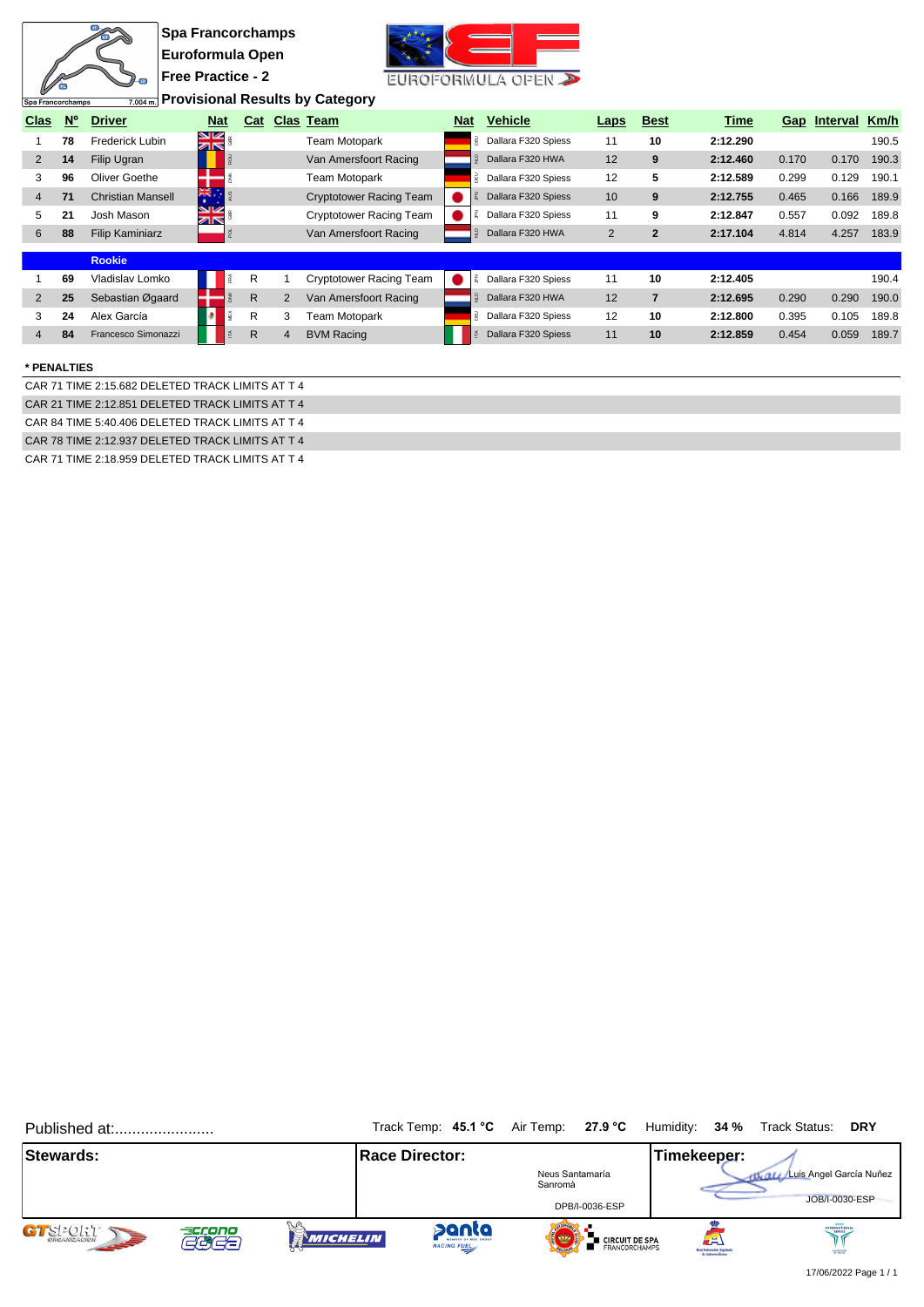**Spa Francorchamps Euroformula Open Free Practice - 2**  $\overline{2}$ **Lap Analysis**

 $\overline{\mathbf{u}}$ 衙

Spa Francorchamps



| 14             |              | Filip Ugran   |          |          |        | Dallara F320 HWA 25            |                |                             | Sebastian Øgaard         |          |          |        | Dallara F320 HWA               |
|----------------|--------------|---------------|----------|----------|--------|--------------------------------|----------------|-----------------------------|--------------------------|----------|----------|--------|--------------------------------|
|                |              |               |          |          |        | Van Amersfoort Racing          |                | Rookie                      |                          |          |          |        | Van Amersfoort Racing          |
| $Lap$ $D$      | <b>Time</b>  | Sector 1      | Sector 2 | Sector 3 | T. Spd | <b>Elapsed</b>                 | $Lap$ $D$      | <b>Time</b>                 | Sector 1                 | Sector 2 | Sector 3 | T. Spd | <b>Elapsed</b>                 |
| 1              | 15:13:32.467 | 15:11:33.546  | 1:10.660 | 48.261   |        | 191.1 15:13:32.467             | -1             | 15:13:33.836                | 15:11:36.660             | 1:08.320 | 48.856   |        | 208.8 15:13:33.836             |
| 2              | 2:22.153     | 41.072        | 1:02.611 | 38.470   |        | 213.4 15:15:54.620             | $\overline{2}$ | 2:14.276                    | 39.926                   | 58.970   | 35.380   |        | 244.3 15:15:48.112             |
| 3              | 2:29.734 P   | 39.429        | 1:01.863 | 48.442   |        | 251.1 15:18:24.354             | 3              | 2:38.995 P                  | 46.343                   | 1:02.113 | 50.539   |        | 215.5 15:18:27.107             |
| $\overline{4}$ | 14:01.615    | 11:51.247     | 1:18.330 | 52.038   |        | 155.6 15:32:25.969             | $\overline{4}$ | 14:28.467                   | 12:41.715                | 1:06.321 | 40.431   |        | 212.5 15:32:55.574             |
| 5              | 2:28.974     | 40.096        | 1:10.267 | 38.611   |        | 240.0 15:34:54.943             | 5              | 2:30.128                    | 46.561                   | 1:03.913 | 39.654   |        | 203.7 15:35:25.702             |
| 6              | 2:12.675     | 39.788        | 57.827   | 35.060   |        | 244.3 15:37:07.618             | 6              | 2:12.962                    | 39.835                   | 57.919   | 35.208   |        | 242.6 15:37:38.664             |
| 7              | 2:26.487     | 39.484        | 1:01.127 | 45.876   |        | 246.0 15:39:34.105             | 7              | 2:12.695                    | 39.710                   | 57.775   | 35.210   |        | 244.3 15:39:51.359             |
| 8              | 2:12.908     | 39.735        | 58.007   | 35.166   |        | 242.1 15:41:47.013             | 8              | 2:22.348                    | 39.581                   | 1:06.261 | 36.506   |        | 246.0 15:42:13.707             |
| 9              | 2:12.460     | 39.531        | 57.755   | 35.174   |        | 243.2 15:43:59.473             | 9              | 2:12.757                    | 39.710                   | 57.878   | 35.169   |        | 242.1 15:44:26.464             |
| 10             | 2:18.844     | 39.623        | 1:01.948 | 37.273   |        | 243.2 15:46:18.317             | 10             | 2:36.727                    | 39.658                   | 1:16.693 | 40.376   |        | 243.2 15:47:03.191             |
| 11             | 2:13.048     | 39.453        | 58.477   | 35.118   |        | 245.4 15:48:31.365             | -11            | 2:14.592                    | 39.957                   | 57.823   | 36.812   |        | 241.0 15:49:17.783             |
| 12             | 3:51.606 P   | <u>39.393</u> | 1:09.127 | 2:03.086 |        | 246.0 15:52:22.971             | 12             | 2:13.017                    | 39.896                   | 57.757   | 35.364   |        | 241.6 15:51:30.800             |
| 21             |              | Josh Mason    |          |          |        | Dallara F320 Spiess 69         |                |                             | Vladislav Lomko          |          |          |        | Dallara F320 Spiess            |
|                |              |               |          |          |        | <b>Cryptotower Racing Team</b> |                | Rookie                      |                          |          |          |        | <b>Cryptotower Racing Team</b> |
| $Lap$ $D$      | <u>Time</u>  | Sector 1      | Sector 2 | Sector 3 | T. Spd | <b>Elapsed</b>                 | $Lap$ $D$      | <b>Time</b>                 | Sector 1                 | Sector 2 | Sector 3 | T. Spd | <b>Elapsed</b>                 |
| 1              | 15:13:35.741 | 15:11:52.006  | 1:04.672 | 39.063   |        | 201.8 15:13:35.741             | $\mathbf{1}$   | 15:13:47.324 P 15:11:54.006 |                          | 1:03.699 | 49.619   |        | 212.5 15:13:47.324             |
| 2              | 2:16.402     | 40.498        | 1:00.152 | 35.752   |        | 240.5 15:15:52.143             | $\overline{2}$ | 3:55.994 P                  | 2:08.285                 | 1:03.492 | 44.217   |        | 208.0 15:17:43.318             |
| 3              | 2:26.642 P   | 40.089        | 58.799   | 47.754   |        | 240.0 15:18:18.785             | 3              | 15:15.902                   | 13:37.617                | 1:02.027 | 36.258   |        | 221.7 15:32:59.220             |
| $\overline{4}$ | 14:31.862    | 12:51.209     | 1:03.587 | 37.066   |        | 185.2 15:32:50.647             | 4              | 2:19.337                    | 40.012                   | 1:02.200 | 37.125   |        | 237.3 15:35:18.557             |
| 5              | 2:22.030 P   | 39.941        | 58.858   | 43.231   |        | 240.5 15:35:12.677             | 5              | 2:12.785                    | 39.740                   | 57.828   | 35.217   |        | 242.6 15:37:31.342             |
| 6              | 3:51.915     | 2:13.233      | 1:01.597 | 37.085   |        | 215.1 15:39:04.592             | 6              | 2:13.063                    | 39.519                   | 58.030   | 35.514   |        | 244.8 15:39:44.405             |
| 7              | 2:13.261     | 39.888        | 58.051   | 35.322   |        | 238.9 15:41:17.853             | 7              | 2:35.481                    | 44.421                   | 1:14.850 | 36.210   |        | 214.7 15:42:19.886             |
| 8              | 2:12.851     | 39.679        | 57.959   | 35.213   |        | 240.5 15:43:30.704             | 8              | 2:12.532                    | 39.663                   | 57.799   | 35.070   |        | 242.6 15:44:32.418             |
| 9              | 2:12.847     | 39.757        | 57.920   | 35.170   |        | 240.5 15:45:43.551             | 9              | 2:36.246                    | 44.145                   | 1:11.837 | 40.264   |        | 233.2 15:47:08.664             |
| 10             | 2:22.858     | 42.170        | 1:02.941 | 37.747   |        | 222.6 15:48:06.409             | 10             | 2:12.405                    | 39.656                   | 57.733   | 35.016   |        | 241.6 15:49:21.069             |
| 11             | 2:13.076     | 39.757        | 58.075   | 35.244   |        | 240.5 15:50:19.485             | -11            | 2:34.347 P                  | 45.674                   | 1:00.820 | 47.853   |        | 241.6 15:51:55.416             |
| 24             |              | Alex García   |          |          |        | Dallara F320 Spiess 71         |                |                             | <b>Christian Mansell</b> |          |          |        | Dallara F320 Spiess            |
|                | Rookie       |               |          |          |        | <b>Team Motopark</b>           |                |                             |                          |          |          |        | <b>Cryptotower Racing Team</b> |
| $Lap$ $D$      | <u>Time</u>  | Sector 1      | Sector 2 | Sector 3 | T. Spd | <b>Elapsed</b>                 | $Lap$ D        | <u>Time</u>                 | Sector 1                 | Sector 2 | Sector 3 | T. Spd | <b>Elapsed</b>                 |
| -1             | 15:13:30.735 | 15:11:37.394  | 1:11.684 | 41.657   |        | 179.4 15:13:30.735             | $\mathbf{1}$   | 15:13:28.658 P 15:11:37.302 |                          | 1:07.916 | 43.440   |        | 208.8 15:13:28.658             |
| 2              | 2:22.477     | 40.861        | 1:03.806 | 37.810   |        | 227.3 15:15:53.212             | $\overline{2}$ | 3:27.715 P                  | 1:42.086                 | 1:03.230 | 42.399   |        | 223.1 15:16:56.373             |
| 3              | 2:29.533 P   | 40.183        | 59.533   |          |        | 49.817 241.6 15:18:22.745      | 3              | 6:21.242 P                  | 3:24.028                 | 2:00.391 |          |        | 56.823  142.4  15:23:17.615    |
|                | 14:15.782    | 12:35.397     | 1:03.749 |          |        | 36.636 217.7 15:32:38.527      |                | 9:40.323                    | 7:56.288                 | 1:05.207 |          |        | 38.828 200.0 15:32:57.938      |
| 5              | 2:14.382     | 40.031        | 59.064   |          |        | 35.287 239.4 15:34:52.909      | 5              | 2:15.682                    | 40.274                   | 1:00.069 |          |        | 35.339 238.9 15:35:13.620      |
| 6              | 2:13.076     | 39.771        | 58.137   |          |        | 35.168 241.6 15:37:05.985      | 6              | 2:13.049                    | 39.834                   | 57.949   |          |        | 35.266 240.0 15:37:26.669      |
| 7              | 2:13.154     | 39.689        | 58.255   |          |        | 35.210 242.6 15:39:19.139      | $\overline{7}$ | 2:12.794                    | 39.674                   | 57.930   |          |        | 35.190 241.6 15:39:39.463      |
| 8              | 2:13.276     | 39.727        | 58.220   |          |        | 35.329 242.1 15:41:32.415      | 8              | 2:22.016                    | 42.270                   | 1:02.853 |          |        | 36.893 240.0 15:42:01.479      |
| 9              | 2:31.562     | 44.828        | 1:09.130 | 37.604   |        | 219.9 15:44:03.977             | 9              | 2:12.755                    | 39.749                   | 57.936   | 35.070   |        | 241.0 15:44:14.234             |
| 10             | 2:12.800     | 39.643        | 58.086   |          |        | 35.071 242.6 15:46:16.777      | 10             | 2:18.959 P                  | 39.478                   | 57.923   |          |        | 41.558 243.2 15:46:33.193      |
| 11             | 2:13.144     | 39.744        | 58.295   |          |        | 35.105 241.6 15:48:29.921      |                |                             |                          |          |          |        |                                |
| 12             | 2:22.359 P   | 39.866        | 58.083   |          |        | 44.410 242.1 15:50:52.280      |                |                             |                          |          |          |        |                                |













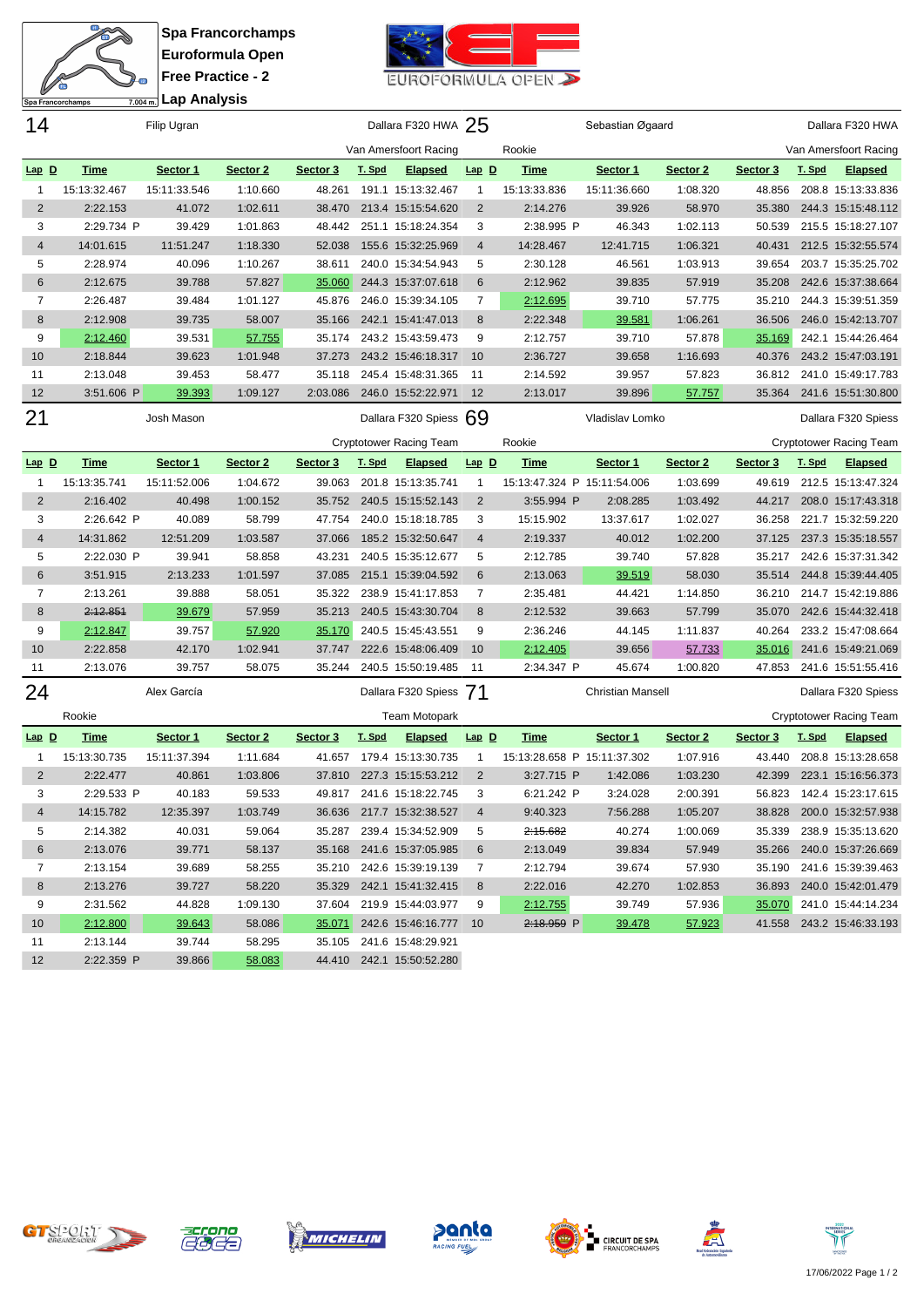

**Spa Francorchamps Euroformula Open Free Practice - 2 Lap Analysis**



| 78             |                     |  | Frederick Lubin             |                     |               |        | Dallara F320 Spiess   |
|----------------|---------------------|--|-----------------------------|---------------------|---------------|--------|-----------------------|
|                |                     |  |                             |                     |               |        | Team Motopark         |
| $Lap$ D        | <b>Time</b>         |  | Sector 1                    | Sector 2            | Sector 3      | T. Spd | <b>Elapsed</b>        |
| 1              |                     |  | 15:13:36.360 P 15:11:38.675 | 1:08.458            | 49.227        |        | 217.7 15:13:36.360    |
| $\overline{2}$ | 3:52.828 P          |  | 2:02.163                    | 1:03.411            | 47.254        |        | 224.0 15:17:29.188    |
| 3              | 14:17.442           |  | 12:39.494                   | 1:01.778            | 36.170        |        | 235.2 15:31:46.630    |
| 4              | 2:13.760            |  | 39.880                      | 58.450              | 35.430        |        | 241.6 15:34:00.390    |
| 5              | 2:13.377            |  | 39.662                      | 58.423              | 35.292        |        | 243.2 15:36:13.767    |
| 6              | 2:24.011 P          |  | 41.797                      | 58.845              | 43.369        |        | 247.7 15:38:37.778    |
| 7              | 4:41.817            |  | 3:05.582                    | 1:00.548            | 35.687        | 236.3  | 15:43:19.595          |
| 8              | <del>2:12.937</del> |  | 39.855                      | 57.973              | 35.109        |        | 240.5 15:45:32.532    |
| 9              | 2:12.820            |  | 39.716                      | 58.007              | 35.097        | 242.6  | 15:47:45.352          |
| 10             | <u>2:12.290</u>     |  | <u>39.523</u>               | <u>57.815</u>       | <u>34.952</u> |        | 243.7 15:49:57.642    |
| 11             | 2:12.588            |  | 39.584                      | 57.882              | 35.122        | 245.4  | 15:52:10.230          |
| 84             |                     |  | Francesco Simonazzi         |                     |               |        | Dallara F320 Spiess   |
|                |                     |  |                             |                     |               |        |                       |
|                | Rookie              |  |                             |                     |               |        | <b>BVM Racing</b>     |
| $Lap$ $D$      | <u>Time</u>         |  | Sector 1                    | Sector <sub>2</sub> | Sector 3      | T. Spd | <b>Elapsed</b>        |
| 1              | 15:13:42.109        |  | 15:11:59.049                | 1:02.591            | 40.469        | 233.7  | 15:13:42.109          |
| 2              | 2:15.082            |  | 40.381                      | 59.072              | 35.629        | 238.4  | 15:15:57.191          |
| 3              | 2:31.430 P          |  | 39.729                      | 1:01.263            | 50.438        | 242.1  | 15:18:28.621          |
| 4              | 13:10.641           |  | 11:35.006                   | 1:00.024            | 35.611        | 235.8  | 15:31:39.262          |
| 5              | 2:14.563            |  | 40.060                      | 58.794              | 35.709        | 237.8  | 15:33:53.825          |
| 6              | 2:14.180            |  | 39.997                      | 58.670              | 35.513        | 238.4  | 15:36:08.005          |
| 7              | 2:21.112 P          |  | 39.863                      | 58.598              | 42.651        |        | 239.4 15:38:29.117    |
| 8              | 5:40.406            |  | 4:00.440                    | 1:03.260            | 36.706        | 184.6  | 15:44:09.523          |
| 9              | 2:13.535            |  | 40.054                      | 58.099              | 35.382        | 238.4  | 15:46:23.058          |
| 10             | 2:12.859            |  | 39.820                      | 57.800              | 35.239        | 239.4  | 15:48:35.917          |
| 11             | 2:13.969            |  | 39.900                      | 58.720              | 35.349        |        | 240.5 15:50:49.886    |
| 88             |                     |  | <b>Filip Kaminiarz</b>      |                     |               |        | Dallara F320 HWA      |
|                |                     |  |                             |                     |               |        | Van Amersfoort Racing |
| $Lap$ $D$      | <b>Time</b>         |  | Sector 1                    | Sector <sub>2</sub> | Sector 3      | T. Spd | <b>Elapsed</b>        |
| 1              | 15:13:36.790        |  | 15:11:37.093                | 1:08.817            | 50.880        | 213.0  | 15:13:36.790          |
| $\overline{2}$ | 2:17.104            |  | 39.978                      | <u>1:01.513</u>     | 35.613        | 246.0  | 15:15:53.894          |
| 3              |                     |  | 39.731                      |                     |               | 247.7  |                       |
|                |                     |  |                             |                     |               |        |                       |
| 96             |                     |  | <b>Oliver Goethe</b>        |                     |               |        | Dallara F320 Spiess   |
|                |                     |  |                             |                     |               |        | <b>Team Motopark</b>  |
| $Lap$ $D$      | <u>Time</u>         |  | Sector 1                    | Sector 2            | Sector 3      | T. Spd | <b>Elapsed</b>        |
| 1              |                     |  | 15:13:30.851 P 15:11:42.543 | 1:03.786            | 44.522        |        | 230.7 15:13:30.851    |
| 2              | 3:32.263 P          |  | 1:50.515                    | 59.071              | 42.677        | 226.4  | 15:17:03.114          |
| 3              | 6:30.934 P          |  | 3:48.227                    | 1:56.457            | 46.250        |        | 125.7 15:23:34.048    |
| 4              | 8:15.241            |  | 6:34.051                    | 1:04.536            | 36.654        |        | 160.0 15:31:49.289    |
| 5              | <u>2:12.589</u>     |  | 39.639                      | 57.934              | 35.016        | 243.7  | 15:34:01.878          |
| 6              | 2:12.753            |  | <u>39.329</u>               | 58.281              | 35.143        | 246.0  | 15:36:14.631          |
| 7              | 2:21.521 P          |  | 40.306                      | 58.234              | 42.981        |        | 243.2 15:38:36.152    |
| 8              | 4:27.234            |  | 2:38.989                    | 1:09.698            | 38.547        |        | 219.5 15:43:03.386    |
| 9              | 2:24.494            |  | 43.436                      | 1:04.788            | 36.270        |        | 236.3 15:45:27.880    |
| 10             | 2:14.545            |  | 39.757                      | 59.508              | 35.280        |        | 240.5 15:47:42.425    |
| 11             | 2:12.605            |  | 39.665                      | <u>57.737</u>       | 35.203        |        | 241.6 15:49:55.030    |
| 12             | 2:12.636            |  | 39.557                      | 57.929              | 35.150        |        | 242.6 15:52:07.666    |













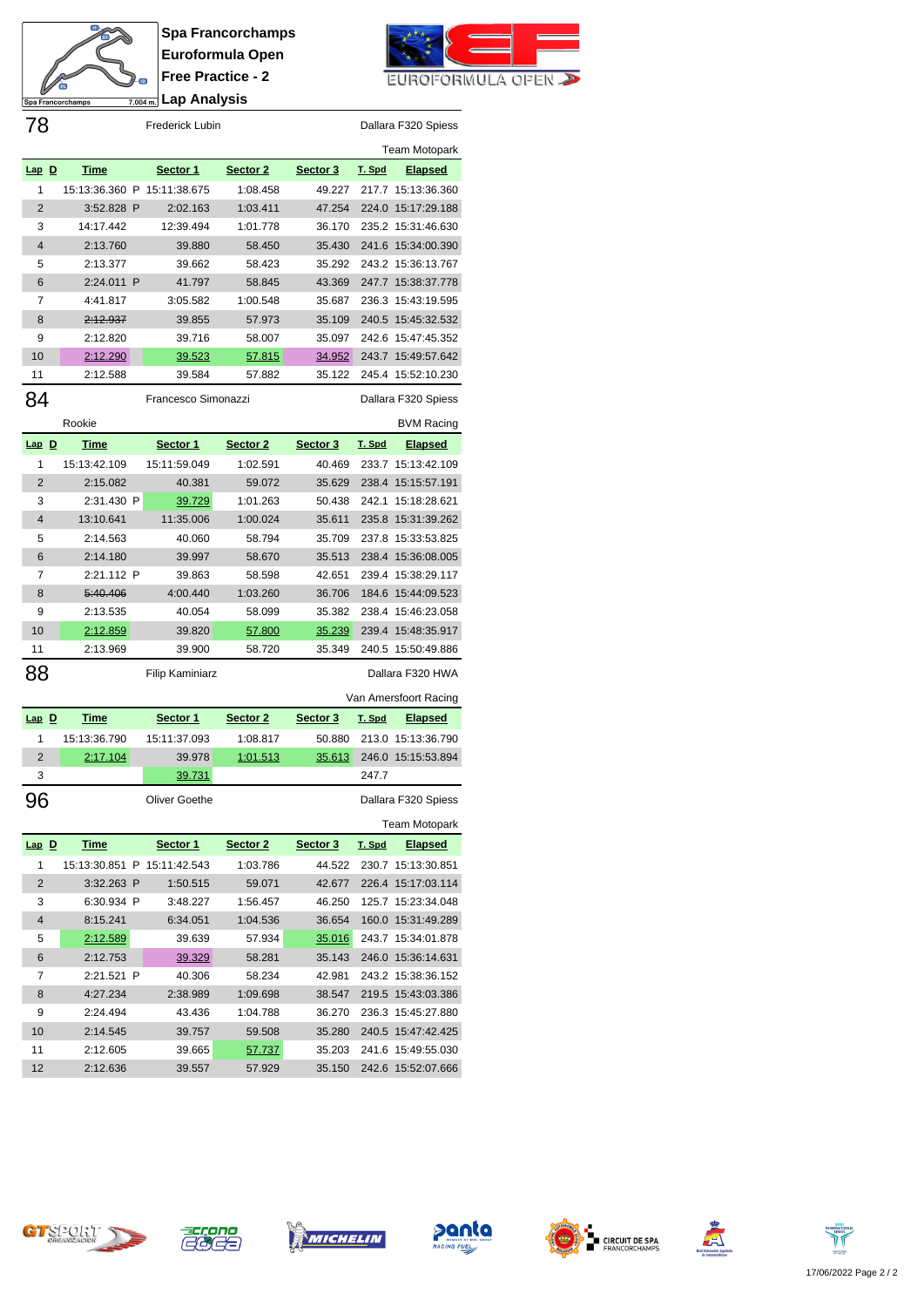

**Spa Francorchamps Euroformula Open Free Practice - 2 Best Sectors Results** 



|                 |     | Sector - 1                |         |      | Sector - 2               |          |     | Sector - 3               |        |              |                 | <b>Ideal Lap vs Best Lap</b> |           |                      |     |
|-----------------|-----|---------------------------|---------|------|--------------------------|----------|-----|--------------------------|--------|--------------|-----------------|------------------------------|-----------|----------------------|-----|
| <b>Clas</b>     |     | N° Driver                 | Time N° |      | <b>Driver</b>            | Time     |     | Nº Driver                | Time   | <b>Clas</b>  | N°              | <b>Driver</b>                | Ideal Lap | <b>Best Lap Clas</b> |     |
|                 |     | 96 Oliver Goethe          | 39.329  | 69   | Vladislav Lomko          | 57.733   | 78  | Frederick Lubin          | 34.952 |              | 96              | Oliver Goethe                |           | 2:12.082 2:12.589    | 4   |
| $\overline{2}$  |     | 14 Filip Ugran            | 39.393  | 96   | <b>Oliver Goethe</b>     | 57.737   | 69  | Vladislav Lomko          | 35.016 | $\mathbf{2}$ | 14              | Filip Ugran                  |           | 2:12.208 2:12.460    | - 3 |
| 3               | -71 | Christian Mansell         | 39.478  | 14   | Filip Ugran              | 57.755   | 96  | Oliver Goethe            | 35.016 | 3            | 69              | Vladislav Lomko              |           | 2:12.268 2:12.405    | - 2 |
| $\overline{4}$  | 69  | Vladislav Lomko           | 39.519  | 25   | Sebastian Øgaard         | 57.757   |     | 14 Filip Ugran           | 35.060 | 4            | 78              | <b>Frederick Lubin</b>       |           | 2:12.290 2:12.290    |     |
| 5.              |     | <b>78</b> Frederick Lubin | 39.523  | 84   | Francesco Simonazzi      | 57.800   | -71 | <b>Christian Mansell</b> | 35.070 | 5            | 71              | <b>Christian Mansell</b>     |           | 2:12.471 2:12.755    | -6  |
| 6               |     | 25 Sebastian Øgaard       | 39.581  | 78   | <b>Frederick Lubin</b>   |          |     | 57.815 24 Alex García    | 35.071 | 6            | 25 <sub>2</sub> | Sebastian Øgaard             |           | 2:12.507 2:12.695    | -5  |
|                 |     | 24 Alex García            | 39.643  | - 21 | Josh Mason               | 57.920   | -25 | Sebastian Øgaard         | 35.169 |              | 84              | Francesco Simonazzi          | 2:12.768  | 2:12.859             | 9   |
| 8               | 21  | Josh Mason                | 39.679  | - 71 | <b>Christian Mansell</b> | 57.923   | -21 | Josh Mason               | 35.170 | 8            | 21              | Josh Mason                   |           | 2:12.769 2:12.847    | -8  |
| 9               |     | 84 Francesco Simonazzi    | 39.729  | 24   | Alex García              | 58.083   | -84 | Francesco Simonazzi      | 35.239 | 9            | 24              | Alex García                  | 2:12.797  | 2:12.800             |     |
| 10 <sup>°</sup> | 88  | <b>Filip Kaminiarz</b>    | 39.731  | 88   | <b>Filip Kaminiarz</b>   | 1:01.513 | -88 | <b>Filip Kaminiarz</b>   | 35.613 | 10           | 88              | <b>Filip Kaminiarz</b>       |           | 2:16.857 2:17.104    | 10  |













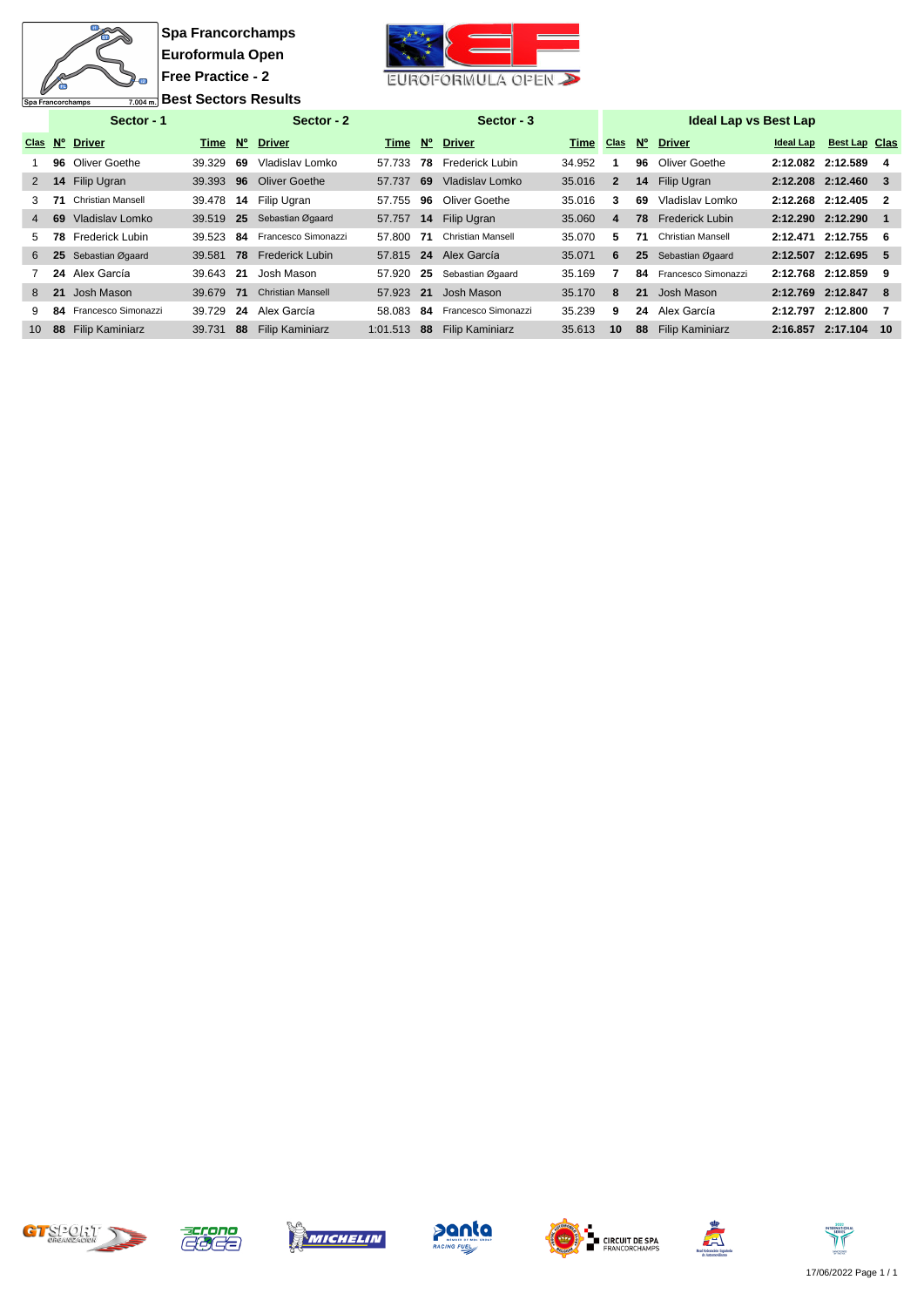

**Spa Francorchamps Euroformula Open Free Practice - 2 Best 5 Lap Times**



|                 |           |                          |                 |         |                |                         |            |                     | Best 1   |                | Best 2   |     | Best 3   |                | Best 4   |     | Best 5       |     |
|-----------------|-----------|--------------------------|-----------------|---------|----------------|-------------------------|------------|---------------------|----------|----------------|----------|-----|----------|----------------|----------|-----|--------------|-----|
| <b>CIs</b>      | <b>N°</b> | <b>Driver</b>            | <b>Nat</b>      | Cat     | CIs            | Team                    | <b>Nat</b> | <b>Vehicle</b>      | Time     | Lap            | Time     | Lap | Time     | Lap            | Time     | Lap | Time         | Lap |
|                 | 78        | <b>Frederick Lubin</b>   | <b>SV</b><br>ZK |         |                | Team Motopark           |            | Dallara F320 Spiess | 2:12.290 | 10             | 2:12.588 |     | 2:12.820 | 9              | 2:13.377 | 5   | 2:13.760     |     |
| $\overline{2}$  | 69        | Vladislav Lomko          |                 | R.      |                | Cryptotower Racing Team |            | Dallara F320 Spiess | 2:12.405 | 10             | 2:12.532 | -8  | 2:12.785 | $\overline{5}$ | 2:13.063 | 6   | 2:19.337     |     |
| 3               | 14        | Filip Ugran              |                 |         |                | Van Amersfoort Racing   |            | Dallara F320 HWA    | 2:12.460 | -9             | 2:12.675 | 6   | 2:12.908 | -8             | 2:13.048 |     | 2:18.844     | 10  |
| 4               | 96        | Oliver Goethe            |                 |         |                | <b>Team Motopark</b>    |            | Dallara F320 Spiess | 2:12.589 | 5              | 2:12.605 | 11  | 2:12.636 | 12             | 2:12.753 | 6   | 2:14.545 10  |     |
| 5.              | 25        | Sebastian Øgaard         |                 | R       | $\overline{2}$ | Van Amersfoort Racing   |            | Dallara F320 HWA    | 2:12.695 |                | 2:12.757 | -9  | 2:12.962 | -6             | 2:13.017 | 12  | 2:14.276     |     |
| 6               | 71        | <b>Christian Mansell</b> | i<br>XK         |         |                | Cryptotower Racing Team |            | Dallara F320 Spiess | 2:12.755 | -9             | 2:12.794 |     | 2:13.049 | 6              | 2:22.016 | 8   | $3:27.715$ 2 |     |
|                 | 24        | Alex García              | B               | R       | 3              | <b>Team Motopark</b>    |            | Dallara F320 Spiess | 2:12.800 | 10             | 2:13.076 | -6  | 2:13.144 | 11             | 2:13.154 |     | $2:13.276$ 8 |     |
| 8               | 21        | Josh Mason               | NZ<br>ZR.       |         |                | Cryptotower Racing Team |            | Dallara F320 Spiess | 2:12.847 | 9              | 2:13.076 | 11  | 2:13.261 |                | 2:16.402 | 2   | $2:22.030$ 5 |     |
| 9               | 84        | Francesco                |                 | R<br>١Ě | 4              | <b>BVM Racing</b>       |            | Dallara F320 Spiess | 2:12.859 | 10             | 2:13.535 | -9  | 2:13.969 | 11             | 2:14.180 | 6   | 2:14.563     |     |
| 10 <sup>1</sup> | 88        | <b>Filip Kaminiarz</b>   |                 |         |                | Van Amersfoort Racing   | ۱£         | Dallara F320 HWA    | 2:17.104 | $\overline{2}$ |          |     |          |                |          |     |              |     |













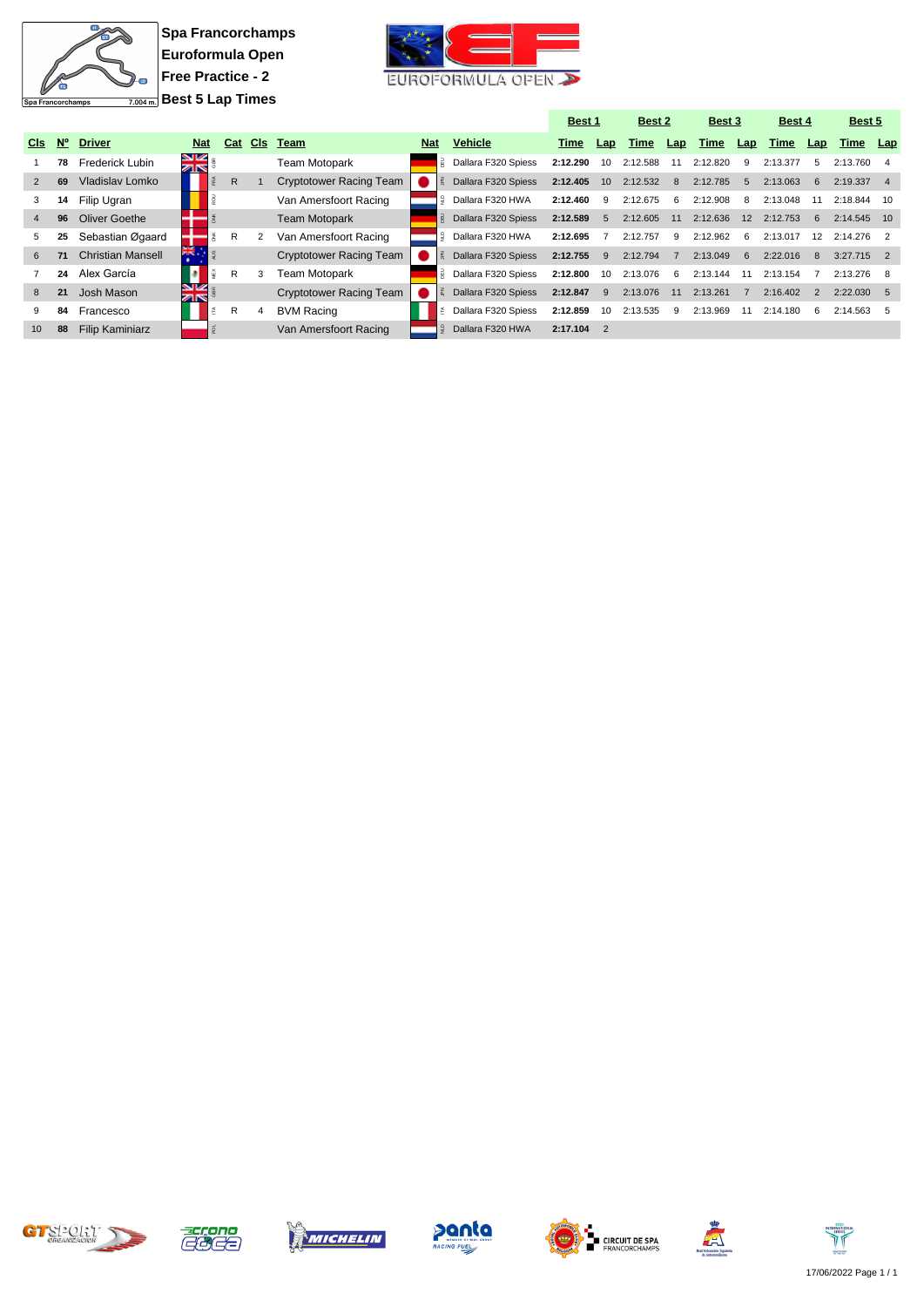

**Spa Francorchamps Euroformula Open Free Practice - 2 Best 5 Top Speeds**



|                |             |                          |                  |              |     |                                |            |                     | Top 1 |               | Top 2 |               | Top 3                                            |    | Top 4 |     | Top 5 |           |       |
|----------------|-------------|--------------------------|------------------|--------------|-----|--------------------------------|------------|---------------------|-------|---------------|-------|---------------|--------------------------------------------------|----|-------|-----|-------|-----------|-------|
| Clas           | $N^{\circ}$ | <b>Driver</b>            | <b>Nat</b>       | Cat          | CIs | Team                           | <b>Nat</b> | <b>Vehicle</b>      |       |               |       |               | Km/h Lap Km/h Lap Km/h Lap Km/h Lap Km/h Lap Avg |    |       |     |       |           |       |
|                | 14          | Filip Ugran              |                  |              |     | Van Amersfoort Racing          |            | Dallara F320 HWA    | 251.1 | 3             | 246.0 |               | 246.0                                            | 12 | 245.4 |     | 244.3 | 6         | 246.5 |
| 2              | 78          | <b>Frederick Lubin</b>   | NZ<br>ZK         |              |     | <b>Team Motopark</b>           |            | Dallara F320 Spiess | 247.7 | 6             | 245.4 | 11            | 243.7                                            | 10 | 243.2 | 5   | 242.6 | 9         | 244.5 |
| 3              | 88          | Filip Kaminiarz          |                  |              |     | Van Amersfoort Racing          |            | Dallara F320 HWA    | 247.7 | 3             | 246.0 | 2             | 213.0                                            |    |       |     |       |           | 235.5 |
| $\overline{4}$ | 25          | Sebastian Øgaard         |                  | R            |     | Van Amersfoort Racing          |            | Dallara F320 HWA    | 246.0 | 8             | 244.3 | $\mathcal{P}$ | 244.3                                            |    | 243.2 | 10  | 242.6 | <b>6</b>  | 244.1 |
| 5              | 96          | Oliver Goethe            |                  |              |     | <b>Team Motopark</b>           |            | Dallara F320 Spiess | 246.0 | 6             | 243.7 | 5             | 243.2                                            |    | 242.6 | 12  | 241.6 | 11        | 243.4 |
| 6              | 69          | Vladislav Lomko          |                  | R            |     | <b>Cryptotower Racing Team</b> |            | Dallara F320 Spiess | 244.8 | 6             | 242.6 | 5             | 242.6                                            | 8  | 241.6 | 10  | 241.6 | 11        | 242.7 |
|                | 71          | <b>Christian Mansell</b> | жĶ.              |              |     | Cryptotower Racing Team        |            | Dallara F320 Spiess | 243.2 | 10            | 241.6 |               | 241.0                                            | 9  | 240.0 | - 6 | 240.0 | -8        | 241.1 |
| 8              | 24          | Alex García              |                  | $\mathsf{R}$ |     | <b>Team Motopark</b>           |            | Dallara F320 Spiess | 242.6 |               | 242.6 | 10            | 242.1                                            | 8  | 242.1 | 12  | 241.6 | $\cdot$ 3 | 242.2 |
| 9              | 84          | Francesco Simonazzi      |                  | R            |     | <b>BVM Racing</b>              |            | Dallara F320 Spiess | 242.1 | 3             | 240.5 | 11            | 239.4                                            |    | 239.4 | 10  | 238.4 | 2         | 240.0 |
| 10             | 21          | Josh Mason               | <b>NIZ</b><br>≠া |              |     | <b>Cryptotower Racing Team</b> |            | Dallara F320 Spiess | 240.5 | $\mathcal{P}$ | 240.5 | 5             | 240.5                                            | 8  | 240.5 | 9   | 240.5 | 11        | 240.5 |













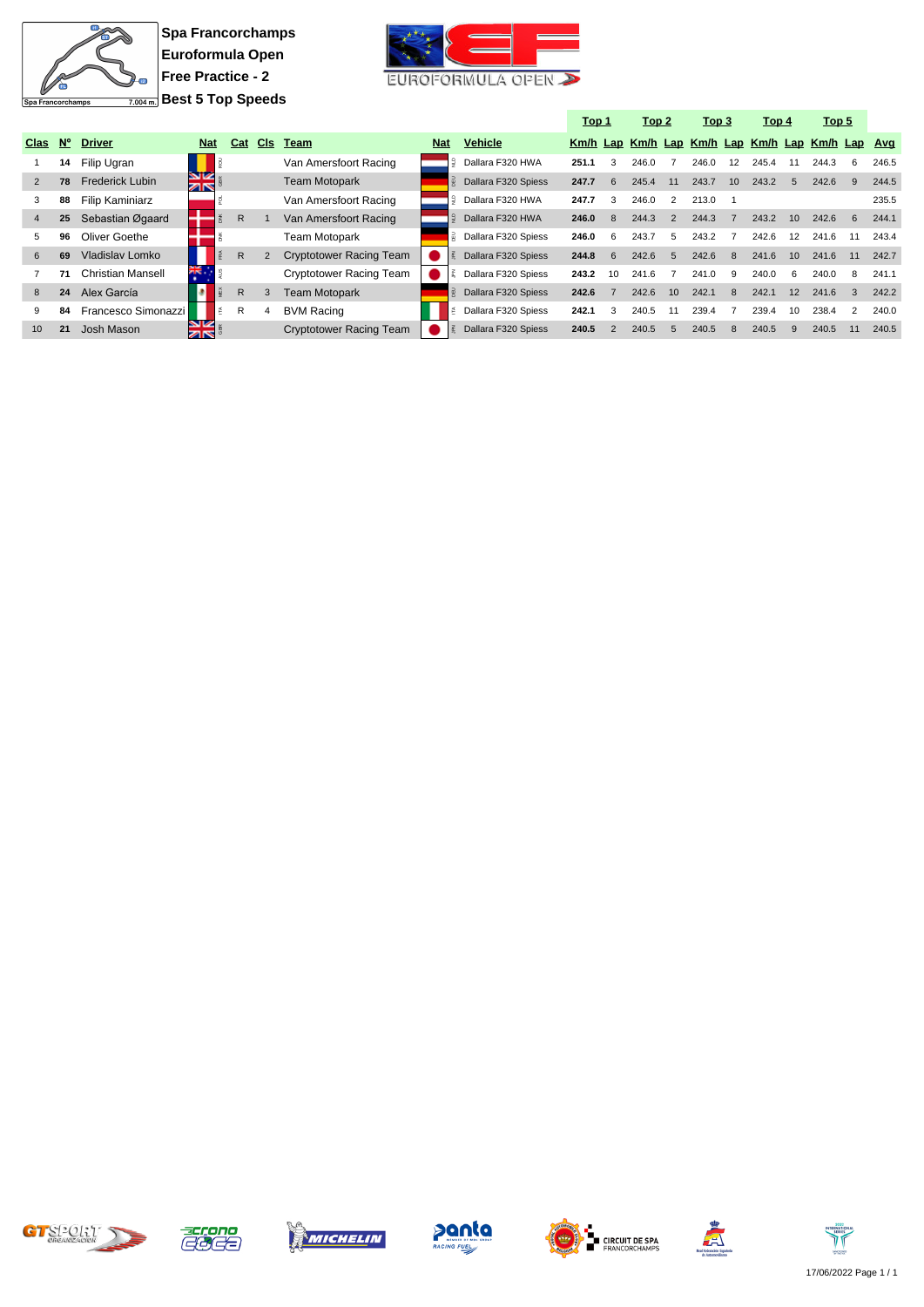$\overline{\mathbf{u}}$ 衙  $\overline{2}$ Spa Francorchamps

**Spa Francorchamps Euroformula Open Free Practice - 2 Fastest Laps Sequence**



| <b>Lap</b> | <b>Time of Dav</b> | <b>Session Time</b> | $N^{\circ}$     | <b>Driver</b>    | <b>Nat</b>         | Cat | Team                           | <b>Nat</b> | <b>Vehicle</b>      | Time     | Km/h  |
|------------|--------------------|---------------------|-----------------|------------------|--------------------|-----|--------------------------------|------------|---------------------|----------|-------|
|            | 15:15:48.112       | 5:48.112            | 25 <sub>2</sub> | Sebastian Øgaard |                    | R   | Van Amersfoort Racing          |            | Dallara F320 HWA    | 2:14.276 | 187.7 |
|            | 15:34:00.390       | 24:00.390           | 78              | Frederick Lubin  | ম<br>সাহ           |     | Team Motopark                  |            | Dallara F320 Spiess | 2:13.760 | 188.5 |
|            | 15:34:01.878       | 24:01.878           | 96              | Oliver Goethe    |                    |     | <b>Team Motopark</b>           |            | Dallara F320 Spiess | 2:12.589 | 190.1 |
|            | 15:43:59.473       | 33:59.473           | 14              | Filip Ugran      |                    |     | Van Amersfoort Racing          |            | Dallara F320 HWA    | 2:12.460 | 190.3 |
| 10         | 15:49:21.069       | 39:21.069           | 69              | Vladislav Lomko  |                    | R   | <b>Cryptotower Racing Team</b> |            | Dallara F320 Spiess | 2:12.405 | 190.4 |
| 10         | 15:49:57.642       | 39:57.642           | 78.             | Frederick Lubin  | V<br><b>Zalice</b> |     | Team Motopark                  |            | Dallara F320 Spiess | 2:12.290 | 190.5 |













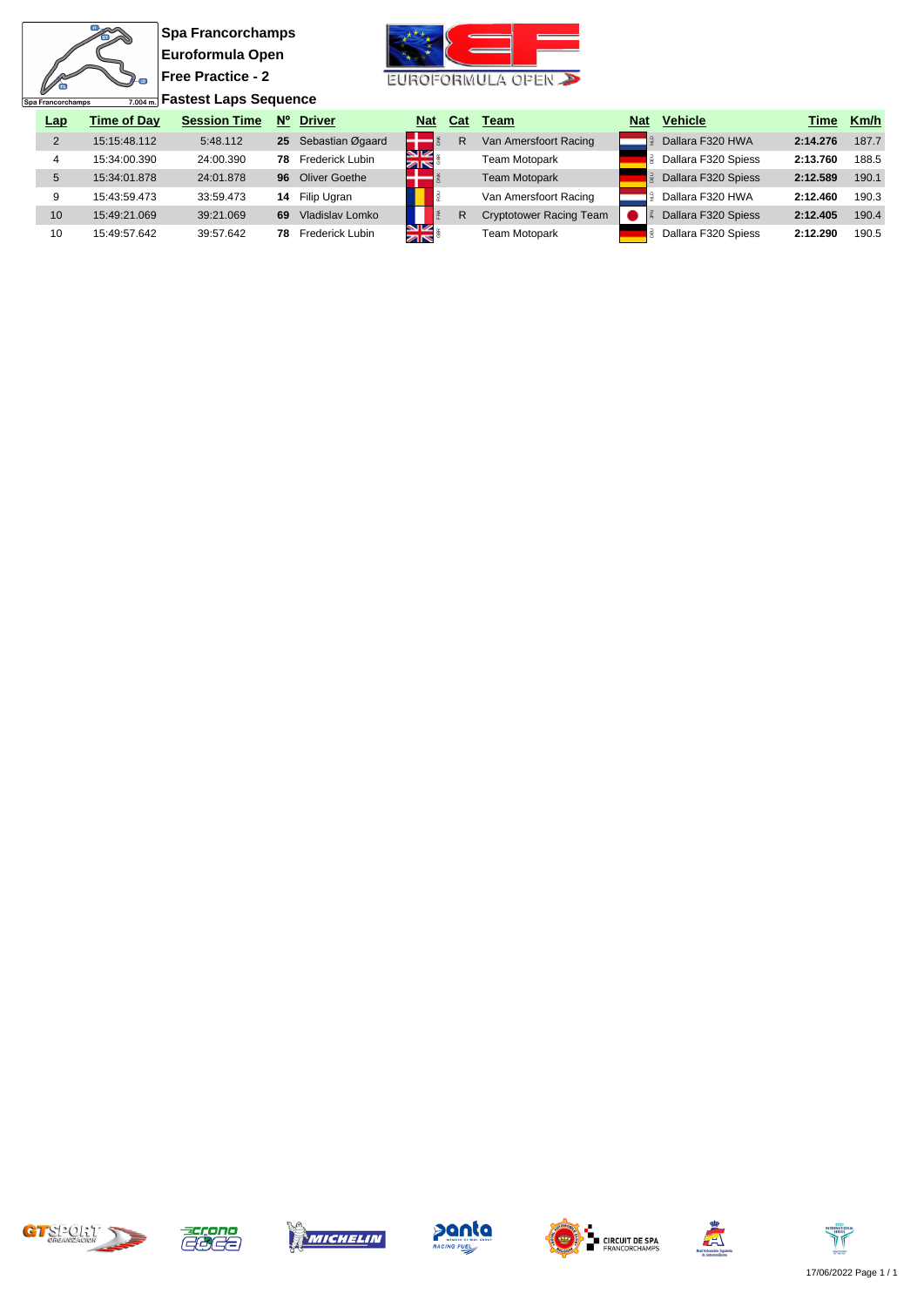|    |                               |                          |     |                | <b>Spa Francorchamps</b>        |            |                     |                         |
|----|-------------------------------|--------------------------|-----|----------------|---------------------------------|------------|---------------------|-------------------------|
|    |                               | Euroformula Open         |     |                |                                 |            |                     |                         |
|    | $\mathbb{R}$                  | <b>Free Practice - 2</b> |     |                |                                 |            | EUROFORMULA OPEN    |                         |
|    | 7.004 m.<br>Spa Francorchamps |                          |     |                | <b>Event Best Maximum Speed</b> |            |                     |                         |
|    | Nº Driver                     | <b>Nat</b>               |     |                | Cat Clas Team                   | <b>Nat</b> | <b>Vehicle</b>      | <b>Km/h Session</b>     |
|    | 14 Filip Ugran                |                          |     |                | Van Amersfoort Racing           |            | Dallara F320 HWA    | 251.1 Free Practice - 2 |
|    | 88 Filip Kaminiarz            |                          |     |                | Van Amersfoort Racing           |            | Dallara F320 HWA    | 247.7 Free Practice - 2 |
| 78 | Frederick Lubin               | ম<br>সূহ                 |     |                | Team Motopark                   |            | Dallara F320 Spiess | 247.7 Free Practice - 2 |
|    | 96 Oliver Goethe              |                          |     |                | <b>Team Motopark</b>            |            | Dallara F320 Spiess | 246.0 Free Practice - 2 |
| 25 | Sebastian Øgaard              |                          | R   |                | Van Amersfoort Racing           |            | Dallara F320 HWA    | 246.0 Free Practice - 2 |
|    | 24 Alex García                |                          | R 2 |                | <b>Team Motopark</b>            |            | Dallara F320 Spiess | 244.8 Free Practice - 1 |
| 69 | Vladislav Lomko               |                          | R.  | -3             | <b>Cryptotower Racing Team</b>  |            | Dallara F320 Spiess | 244.8 Free Practice - 2 |
| 71 | <b>Christian Mansell</b>      | <b>ZIN .</b>             |     |                | <b>Cryptotower Racing Team</b>  |            | Dallara F320 Spiess | 244.3 Free Practice - 1 |
| 21 | Josh Mason                    | NK<br>ar                 |     |                | <b>Cryptotower Racing Team</b>  |            | Dallara F320 Spiess | 242.6 Free Practice - 1 |
|    | 84 Francesco Simonazzi        |                          | R.  | $\overline{4}$ | <b>BVM Racing</b>               |            | Dallara F320 Spiess | 242.1 Free Practice - 2 |













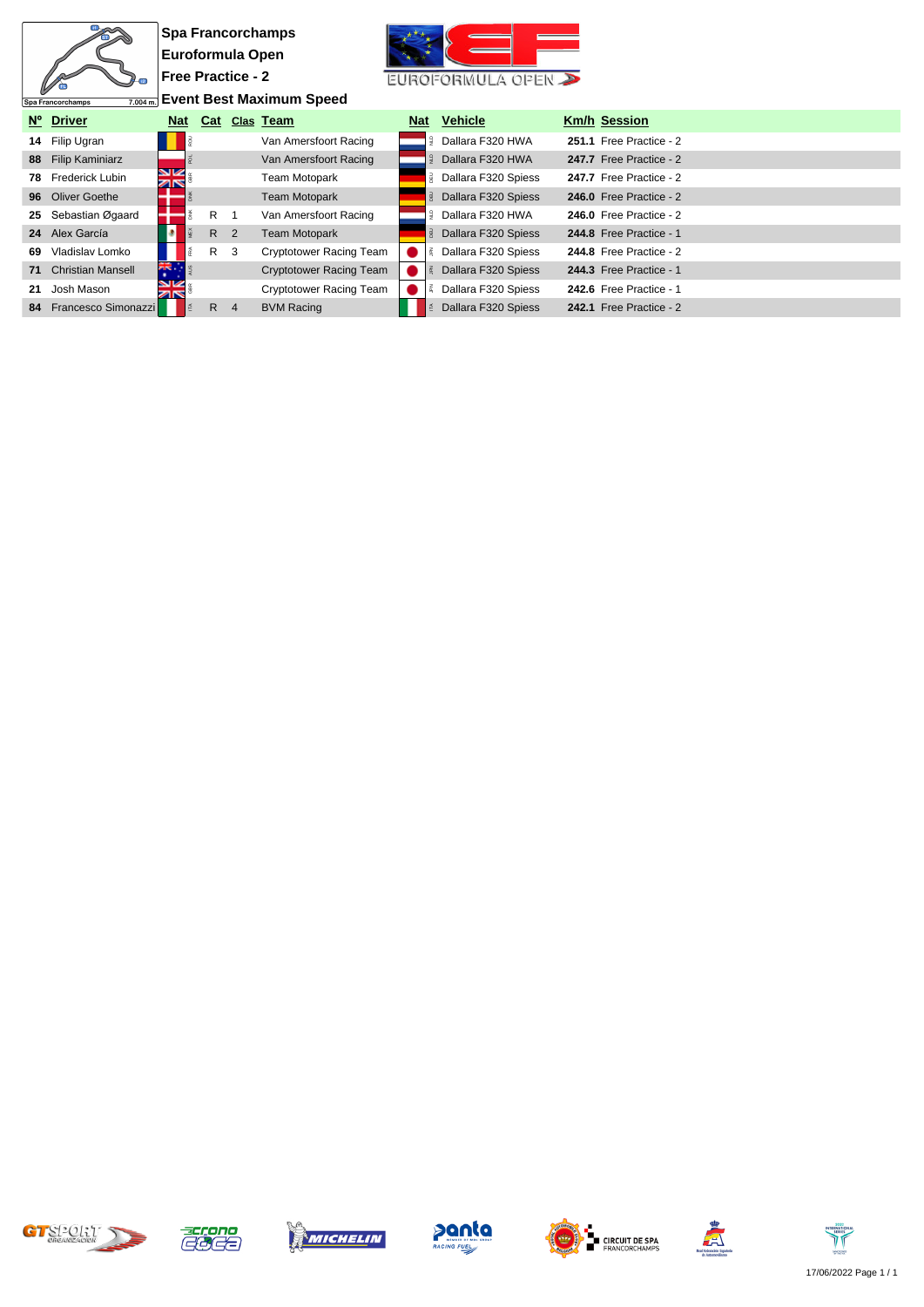

**Spa Francorchamps Euroformula Open Free Practice - 2 Pit Stop Analysis**



| 14                                    |              | Filip Ugran                                                                          |                 |                     |                                | Dallara F320 HWA     |       |
|---------------------------------------|--------------|--------------------------------------------------------------------------------------|-----------------|---------------------|--------------------------------|----------------------|-------|
|                                       |              |                                                                                      |                 |                     | Van Amersfoort Racing          |                      |       |
| $N^{\circ}$                           | In Day Time  | In Time                                                                              | <b>Out Time</b> | <b>Pit Time</b>     | T. Pit Time Handicap           |                      | Diff. |
| 1                                     |              | 15:18:19.090 15:18:19.090 15:29:33.442                                               |                 | 11:14.352           | 11:14.352                      |                      |       |
| 21                                    |              | Josh Mason                                                                           |                 |                     |                                | Dallara F320 Spiess  |       |
|                                       |              |                                                                                      |                 |                     | Cryptotower Racing Team        |                      |       |
| N <sup>o</sup>                        | In Day Time  | In Time                                                                              | <b>Out Time</b> | <b>Pit Time</b>     | T. Pit Time Handicap           |                      | Diff. |
| 1                                     | 15:18:12.750 | 15:18:12.750 15:29:36.267                                                            |                 | 11:23.517           | 11:23.517                      |                      |       |
| 2                                     |              | 15:35:07.234 15:35:07.234 15:36:47.386                                               |                 | 1:40.152            | 13:03.669                      |                      |       |
| 24                                    |              | Alex García                                                                          |                 |                     |                                | Dallara F320 Spiess  |       |
|                                       | Rookie       |                                                                                      |                 |                     |                                | <b>Team Motopark</b> |       |
| N°                                    | In Day Time  | In Time                                                                              | <b>Out Time</b> | <b>Pit Time</b>     | T. Pit Time Handicap           |                      | Diff. |
| 1                                     |              | 15:18:16.973 15:18:16.973 15:30:19.828                                               |                 | 12:02.855           | 12:02.855                      |                      |       |
| 25                                    |              | Sebastian Øgaard                                                                     |                 |                     |                                | Dallara F320 HWA     |       |
|                                       | Rookie       |                                                                                      |                 |                     | Van Amersfoort Racing          |                      |       |
| N°                                    | In Day Time  | In Time                                                                              | <b>Out Time</b> | <b>Pit Time</b>     | T. Pit Time Handicap           |                      | Diff. |
| 1                                     |              | 15:18:21.195 15:18:21.195 15:30:30.005                                               |                 | 12:08.810           | 12:08.810                      |                      |       |
| 69                                    |              | Vladislav Lomko                                                                      |                 |                     |                                | Dallara F320 Spiess  |       |
|                                       |              |                                                                                      |                 |                     |                                |                      |       |
|                                       | Rookie       |                                                                                      |                 |                     | <b>Cryptotower Racing Team</b> |                      |       |
| N <sup>o</sup>                        | In Day Time  | In Time                                                                              | <b>Out Time</b> | <b>Pit Time</b>     | T. Pit Time Handicap           |                      | Diff. |
| 1                                     |              | 15:13:41.383  15:13:41.383  15:14:07.190<br>2 15:17:37.615 15:17:37.615 15:30:40.326 |                 | 25.807<br>13:02.711 | 25.807<br>13:28.518            |                      |       |
|                                       |              |                                                                                      |                 |                     |                                |                      |       |
| 71                                    |              | <b>Christian Mansell</b>                                                             |                 |                     |                                | Dallara F320 Spiess  |       |
|                                       |              |                                                                                      |                 |                     |                                |                      |       |
|                                       |              |                                                                                      |                 |                     | Cryptotower Racing Team        |                      |       |
| $N^{\circ}$                           | In Day Time  | In Time                                                                              | <b>Out Time</b> | <b>Pit Time</b>     | T. Pit Time Handicap           |                      | Diff. |
| 1                                     |              | 15:13:23.524 15:13:23.524 15:13:48.140                                               |                 | 24.616              | 24.616                         |                      |       |
| 2                                     |              | 15:16:51.029  15:16:51.029  15:17:16.414                                             |                 | 25.385              | 50.001                         |                      |       |
|                                       |              | 3 15:23:11.359 15:23:11.359 15:30:35.397                                             |                 | 7:24.038            | 8:14.039                       |                      |       |
| 78                                    |              | <b>Frederick Lubin</b>                                                               |                 |                     |                                | Dallara F320 Spiess  |       |
|                                       |              |                                                                                      |                 |                     |                                | <b>Team Motopark</b> |       |
| N <sup>o</sup>                        | In Day Time  | In Time                                                                              | <b>Out Time</b> | <b>Pit Time</b>     | T. Pit Time Handicap           |                      | Diff. |
| 1                                     |              |                                                                                      |                 | 28.939              | 28.939                         |                      |       |
|                                       |              | 2 15:17:22.987 15:17:22.987 15:29:31.597                                             |                 | 12:08.610           | 12:37.549                      |                      |       |
|                                       |              | 3 15:38:31.822 15:38:31.822 15:41:03.826                                             |                 | 2:32.004            | 15:09.553                      |                      |       |
| 84                                    |              | Francesco Simonazzi                                                                  |                 |                     |                                | Dallara F320 Spiess  |       |
|                                       | Rookie       |                                                                                      |                 |                     |                                | <b>BVM Racing</b>    |       |
| $\underline{\mathsf{N}^{\mathsf{o}}}$ | In Day Time  | In Time                                                                              | <b>Out Time</b> | <b>Pit Time</b>     | T. Pit Time Handicap           |                      | Diff. |
| 1                                     |              | 15:18:23.100 15:18:23.100 15:29:26.676                                               |                 | 11:03.576           | 11:03.576                      |                      |       |
| 2                                     | 15:38:23.726 | 15:38:23.726                                                                         | 15:41:44.394    | 3:20.668            | 14:24.244                      |                      |       |
| 96                                    |              | Oliver Goethe                                                                        |                 |                     |                                | Dallara F320 Spiess  |       |
|                                       |              |                                                                                      |                 |                     |                                | <b>Team Motopark</b> |       |
| $\underline{\mathsf{N}^{\mathsf{o}}}$ | In Day Time  | In Time                                                                              | <b>Out Time</b> | <b>Pit Time</b>     | T. Pit Time Handicap           |                      | Diff. |
| 1                                     |              | 15:13:25.444 15:13:25.444 15:13:50.161                                               |                 | 24.717              | 24.717                         |                      |       |
|                                       |              | 2 15:16:57.274 15:16:57.274 15:17:22.925                                             |                 | 25.651              | 50.368                         |                      |       |
| 3                                     |              | 15:23:28.619 15:23:28.619 15:29:29.994                                               |                 | 6:01.375            | 6:51.743                       |                      |       |













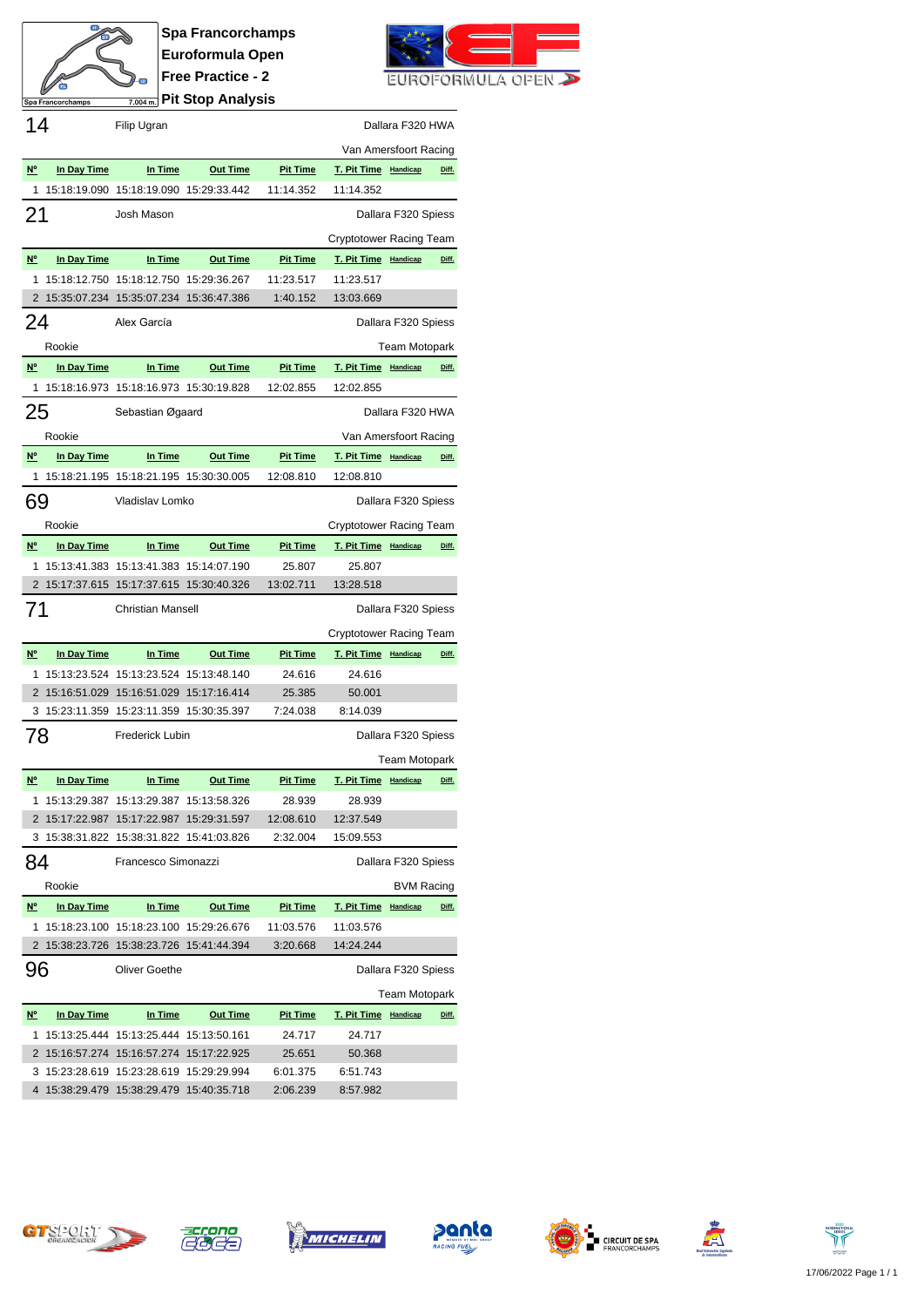

**Spa Francorchamps Euroformula Open Free Practice - 2 Weather Report**



## **Air Temperature**







**Wind Speed** 









**Wind direction** 

North = 0°/360° Est = 90° South = 180° West= 270°